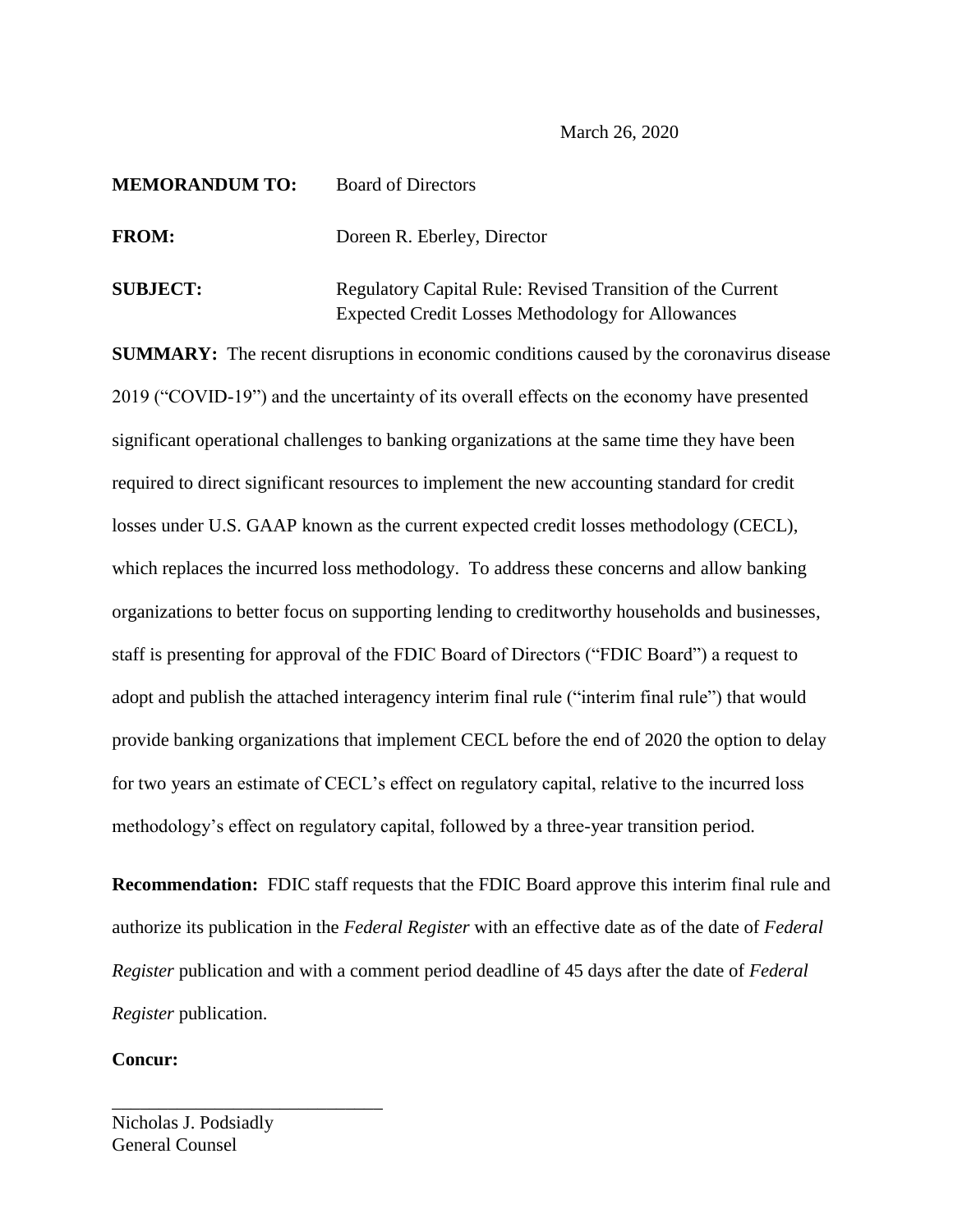## **Discussion:**

#### **I. Background**

In 2016, the Financial Accounting Standards Board issued Accounting Standards Update No. 2016-13.<sup>1</sup> The update resulted in significant changes to credit loss accounting under U.S. generally accepted accounting principles ("U.S. GAAP"). The revisions to credit loss accounting under U.S. GAAP included the introduction of the current expected credit losses methodology ("CECL"), which replaces the incurred loss methodology for financial assets measured at amortized cost. For these assets, CECL requires banking organizations to recognize lifetime expected credit losses and to incorporate reasonable and supportable forecasts in developing an estimate of lifetime expected credit losses, while also maintaining the current requirement that banking organizations consider past events and current conditions.

On February 14, 2019, the FDIC, the Office of the Comptroller of the Currency, and the Board of Governors of the Federal Reserve System (together, the "agencies") issued a final rule that revised certain regulations to account for the aforementioned changes to credit loss accounting under U.S. GAAP, including CECL (the "2019 CECL rule").<sup>2</sup> The 2019 CECL rule revised the agencies' regulatory capital rule ("capital rule"), stress testing rules, and regulatory disclosure requirements to reflect CECL, and made conforming amendments to other regulations that reference credit loss allowances. The 2019 CECL rule applies to banking organizations that file regulatory reports that are uniform and consistent with U.S. GAAP, including banking

l

<sup>&</sup>lt;sup>1</sup> ASU 2016-13 covers measurement of credit losses on financial instruments and includes three subtopics within Topic 326: (i) Subtopic 326-10 Financial Instruments—Credit Losses—Overall; (ii) Subtopic 326-20: Financial Instruments—Credit Losses—Measured at Amortized Cost; and (iii) Subtopic 326-30: Financial Instruments—Credit Losses—Available-for-Sale Debt Securities.

<sup>2</sup> 84 FR 4222 (February 14, 2019).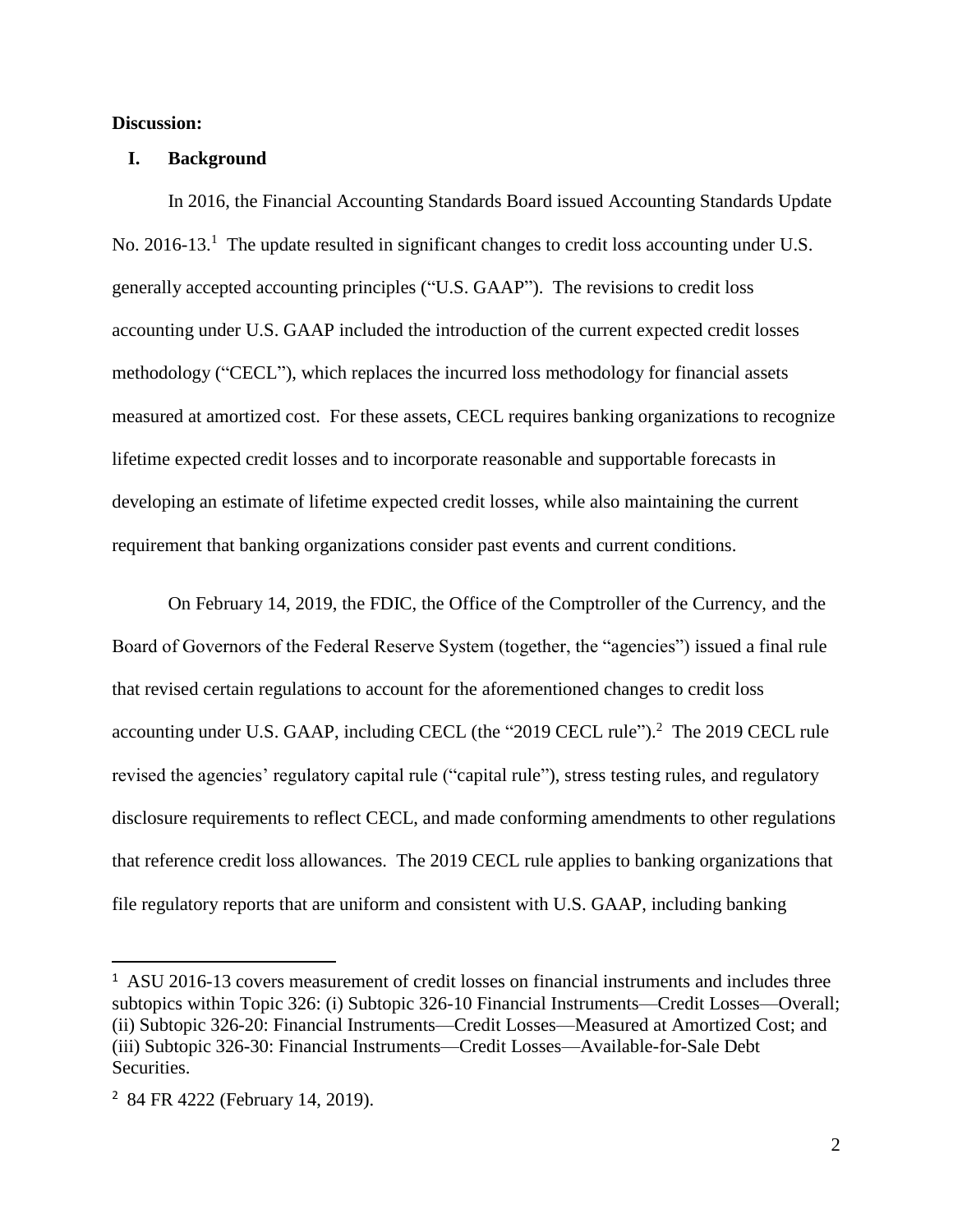organizations that are subject to the capital rule and those that are subject to stress testing requirements.

The 2019 CECL rule also included a transition option that allows banking organizations to phase in over a three-year period the day-one adverse effects of CECL on their regulatory capital ratios. The agencies intended for the transition option to address concerns that despite adequate capital planning, unexpected economic conditions at the time of CECL adoption could result in higher-than-anticipated increases in allowances. The difficulty in anticipating the increase in allowances results from the requirement in CECL that banking organizations must consider current and future expected economic conditions to estimate credit loss allowances.

The spread of coronavirus disease 2019 ("COVID-19") has disrupted economic activity in many countries, including the United States. While the U.S. government is taking significant steps to mitigate the magnitude and persistence of the overall effects of COVID-19, the magnitude and persistence of the overall effects on the economy remain highly uncertain. This uncertainty has presented significant operational challenges to banking organizations at the same time they have been required to direct significant resources to implement CECL. In addition, due to the nature of CECL and the uncertainty of future economic forecasts, banking organizations that have adopted CECL are likely to experience significantly higher increases in credit loss allowances than expected.

To address these concerns and allow banking organizations to better focus on supporting lending to creditworthy households and businesses, the agencies are providing banking organizations that adopt CECL in the current environment with the an additional option to temporarily delay a measure of CECL's effect on regulatory capital, relative to the incurred loss

3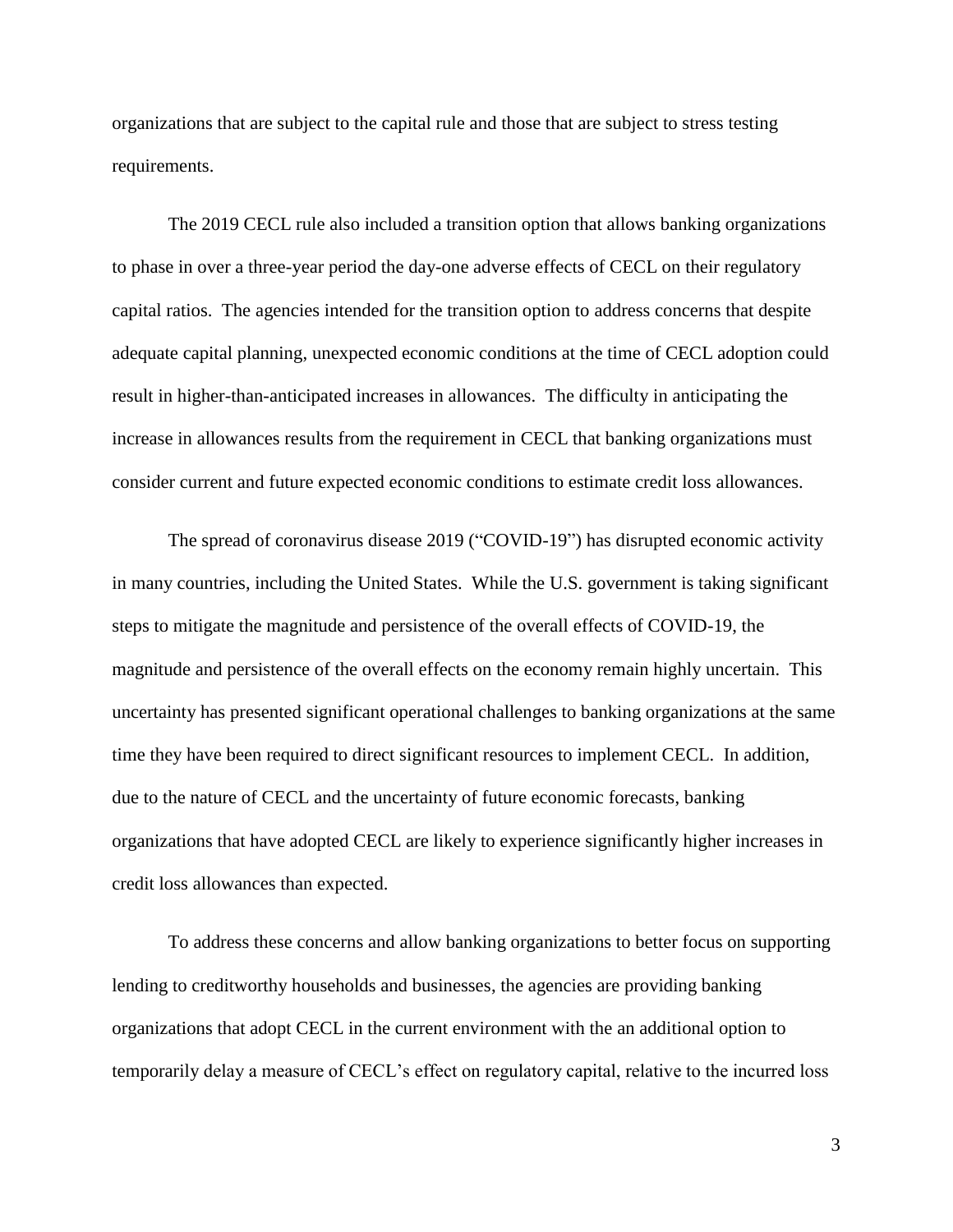methodology. The transitional relief provided in the interim final rule is intended to be simple without imposing undue operational burden, while reducing the potential for competitive inequities across banking organizations during this time of economic uncertainty and maintaining the quality of regulatory capital.

#### **II. The Interim Final Rule**

The interim final rule would provide banking organizations that adopt CECL during the 2020 calendar year with the option to delay for two years a measure of the estimated impact of CECL on regulatory capital, relative to the incurred loss methodology, followed by a three-year transition period to phase out the aggregate amount of capital benefit provided during the first two-year delay (i.e., a five-year transition, in total). The interim final rule does not replace the current three-year transition option in the 2019 CECL rule, which remains available to any banking organization at the time that it adopts CECL. Banking organizations that have already adopted CECL have the option to elect the three-year transition option contained in the 2019 CECL rule or the five-year transition contained in the interim final rule, beginning with the March 31, 2020, Call Report or FR Y-9C.

A banking organization is eligible to use the interim final rule's five-year transition if it adopts CECL by December 31, 2020 and elects to use the transition option in its first Call Report or FR Y-9C filed for a reporting period within the 2020 calendar year ("electing banking organization") that reflects the institution's adoption of CECL. If the Coronavirus Aid, Relief, and Economic Security Act ("CARES Act") becomes law and a banking organization chooses to revert to the incurred loss methodology pursuant to the CARES Act in any quarter in 2020, the banking organization would not apply any transition amounts in that quarter but would be allowed to apply the transition in subsequent quarters when the banking organization returns to

4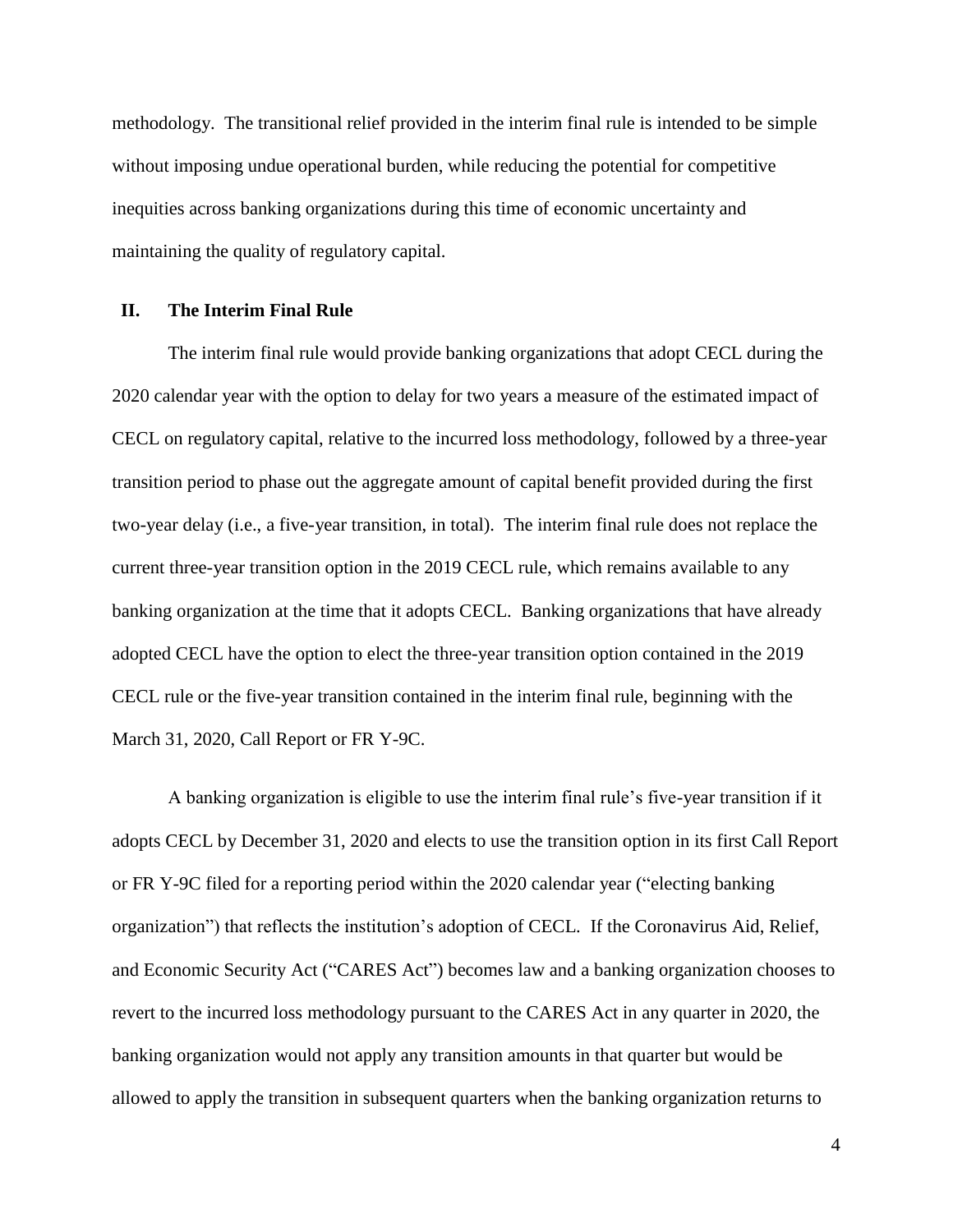the use of CECL. However, an institution that has elected the transition, but does not apply it in any quarter, would not receive any extension of the transition period.

To promote a consistent approach across electing banking organizations, the interim final rule would provide a uniform approach for delaying the recognition of certain provisions for credit losses during the five-year transition period. Specifically, the interim final rule introduces a scaling factor that approximates the average after-tax provision for credit losses attributable to CECL, relative to the incurred loss methodology, in a given reporting quarter. The interim final rule would use a 25 percent scaling factor as an approximation of the impact of differences in provision for loan and lease losses ("provision") reflected under CECL versus the incurred loss methodology. The calibration of the scaling factor is also designed to promote competitive equity in the current economic environment between electing banking organizations and those banking organizations that have not yet adopted CECL. Although staff of the agencies expect losses under either method to be higher in the current environment, losses under CECL may be significantly larger based on a longer loss horizon period for most assets.